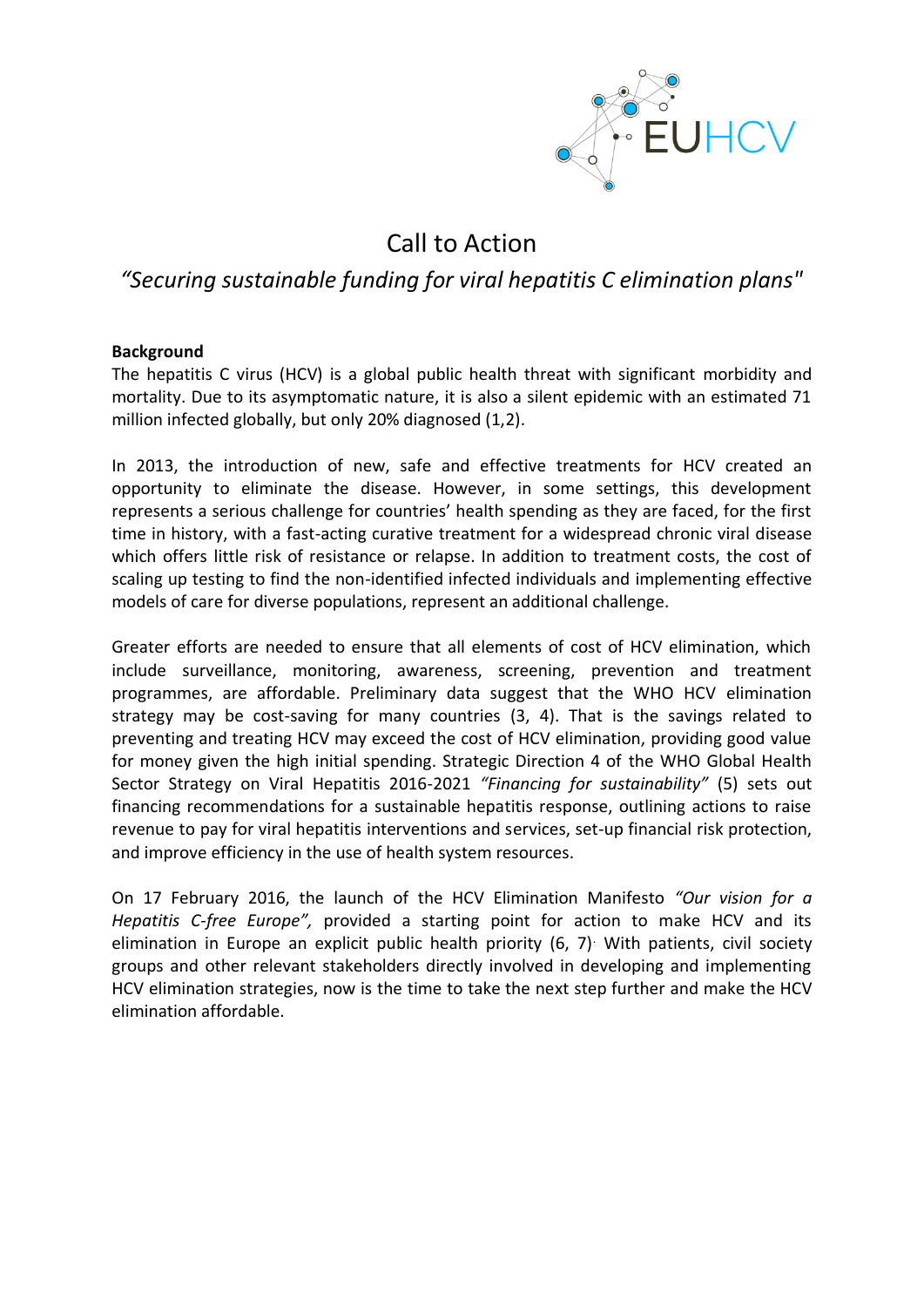We, the signatories of the Call to Action *"Secure sustainable funding for hepatitis C elimination plans"* are committed to HCV elimination in Europe.

In line with the 2015 United Nations' General Assembly Resolution *"Transforming our world: the 2030 Agenda for Sustainable Development", in line with the Sustainable Goal 3 Good Health and Well-Being and its Target 3.3 to Fight Communicable Diseases, in line with* the 2014 World Health Assembly's Resolution 67.6 on hepatitis, in line with the 2016 HCV Elimination Manifesto, in line with the WHO Global Health Sector Strategy on Viral Hepatitis 2016-2021 *"Towards ending viral hepatitis"*, and in order to encourage policy-makers to fulfil the Strategic Direction 4 of the WHO Global Health Sector Strategy on Viral Hepatitis 2016-2021, and make HCV elimination affordable, we are calling on the European decision makers to:

- 1. Ensure that countries have a comprehensive, costed hepatitis C elimination strategy in place, including a comprehensive monitoring along with the cascade of care in line with the criteria developed by ECDC and WHO Europe;
- 2. Determine their country-level disease and economic burden of HCV by measuring direct and indirect socio-economic cost to improve the response towards HCV elimination, paying attention to the close link between HCV and HIV in some populations;
- 3. Develop country and population-specific models, as viral hepatitis investment cases, to estimate lifetime costs, quality-adjusted life expectancy, and incremental costeffectiveness ratios of different screening and treatment strategies with comparison with no action;
- 4. Allocate sufficient resources for training and research, developing robust models of care for tackling HCV, and urgently and effectively fulfil Strategic Directions 2, 4 and 5 of the WHO Global Health Sector Strategy;
- 5. Recognise the need for the European Union to engage in HCV elimination by establishing a clear political road map and call for European financial institutions to raise public or private funding and use elimination programmes as a development tool;
- 6. Encourage and engage all the stakeholders to collaborate in the development of innovative financing tools like social impact bond and others, with the aim of launching new social services and financing prevention services, including harm reduction, contributing to HCV elimination in a sustainable way;